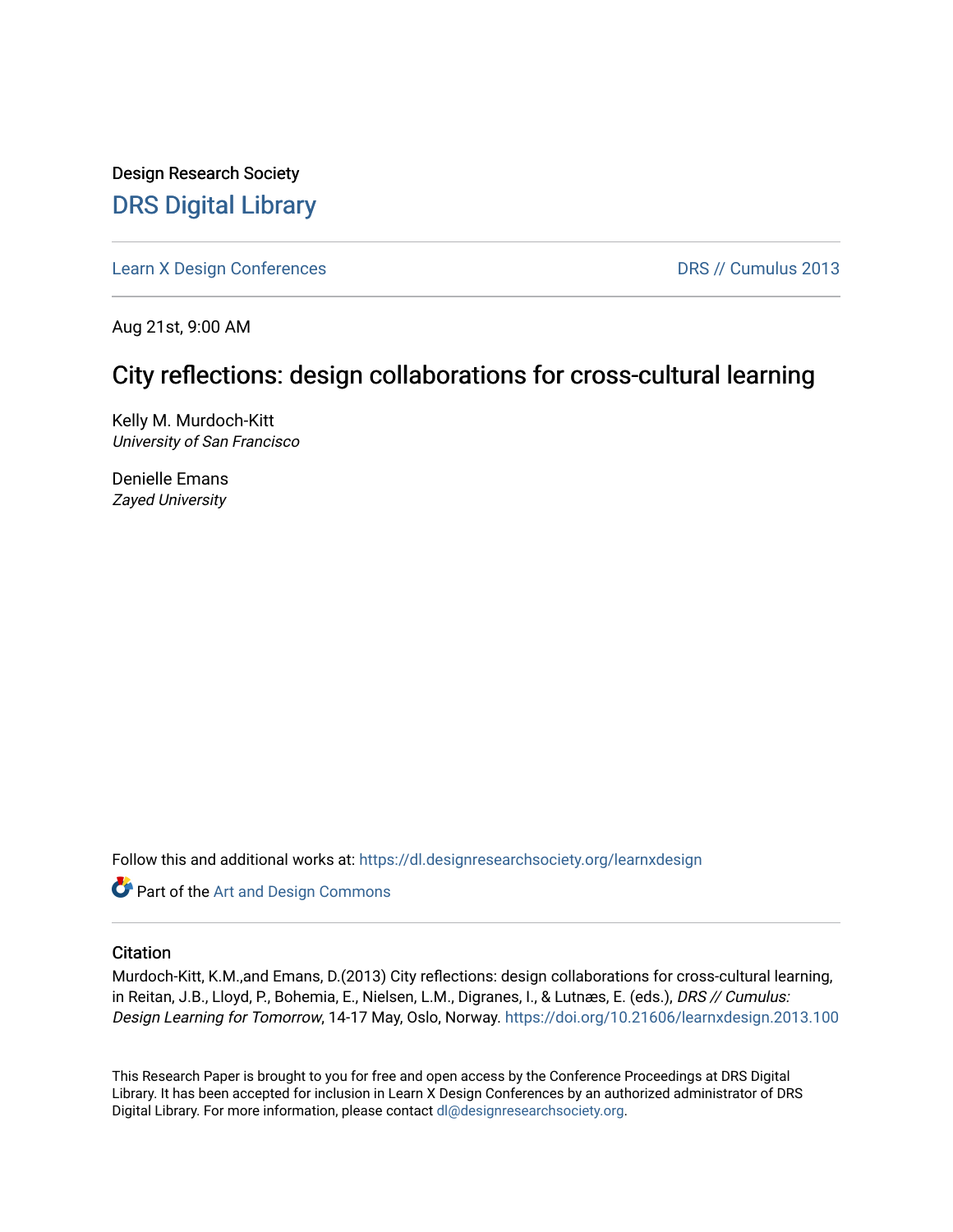DRS // CUMULUS 2013 2nd International Conference for Design Education Researchers Oslo, 14–17 May 2013



# **City reflections: design collaborations for cross-cultural learning**

Kelly M. MURDOCH-KITT<sup>a</sup>, Denielle EMANS<sup>\*b</sup> <sup>a</sup>University of San Francisco; <sup>b</sup>Zayed University

 $\overline{a}$ 

*Abstract: Design educators must learn to develop and lead successful intercultural projects and exchanges for students entering into a globally connected and diverse profession. Teaching students to approach problems by using collaborative and interpersonal skills provides them with durable assets to better understand international audiences, colleagues, and perspectives. The proliferation and integration of first-hand cross-cultural experiences into design curricula can result in innovation and knowledge sharing, indicating synergistic properties in which the whole is greater than the sum of the parts. This research explores how collaborations between geographically separate design students in San Francisco, California, USA and Dubai, UAE—mediated by virtual communication—can impact learning, cultural awareness, and audience sensitivity. The two distinct courses challenge students to work together in teams, understand a range of audiences, give and receive critical feedback, exchange projects, and respond with culturally sensitive design solutions. The paper introduces the rationale, methods and design-related outcomes of a series of collaborations to encourage design educators to develop cross-cultural methods in their own classrooms.* 

*Keywords: Cross-cultural, design education, collaboration, internationalism, cultural perspective, virtual communication.* 

<sup>\*</sup> Corresponding author: College of Arts & Creative Enterprises | Zayed University | United Arab Emirates | email: denielle.emans@zu.ac.ae

Copyright © 2013. Copyright in each paper on this conference proceedings is the property of the author(s). Permission is granted to reproduce copies of these works for purposes relevant to the above conference, provided that the author(s), source and copyright notice are included on each copy. For other uses, including extended quotation, please contact the author(s).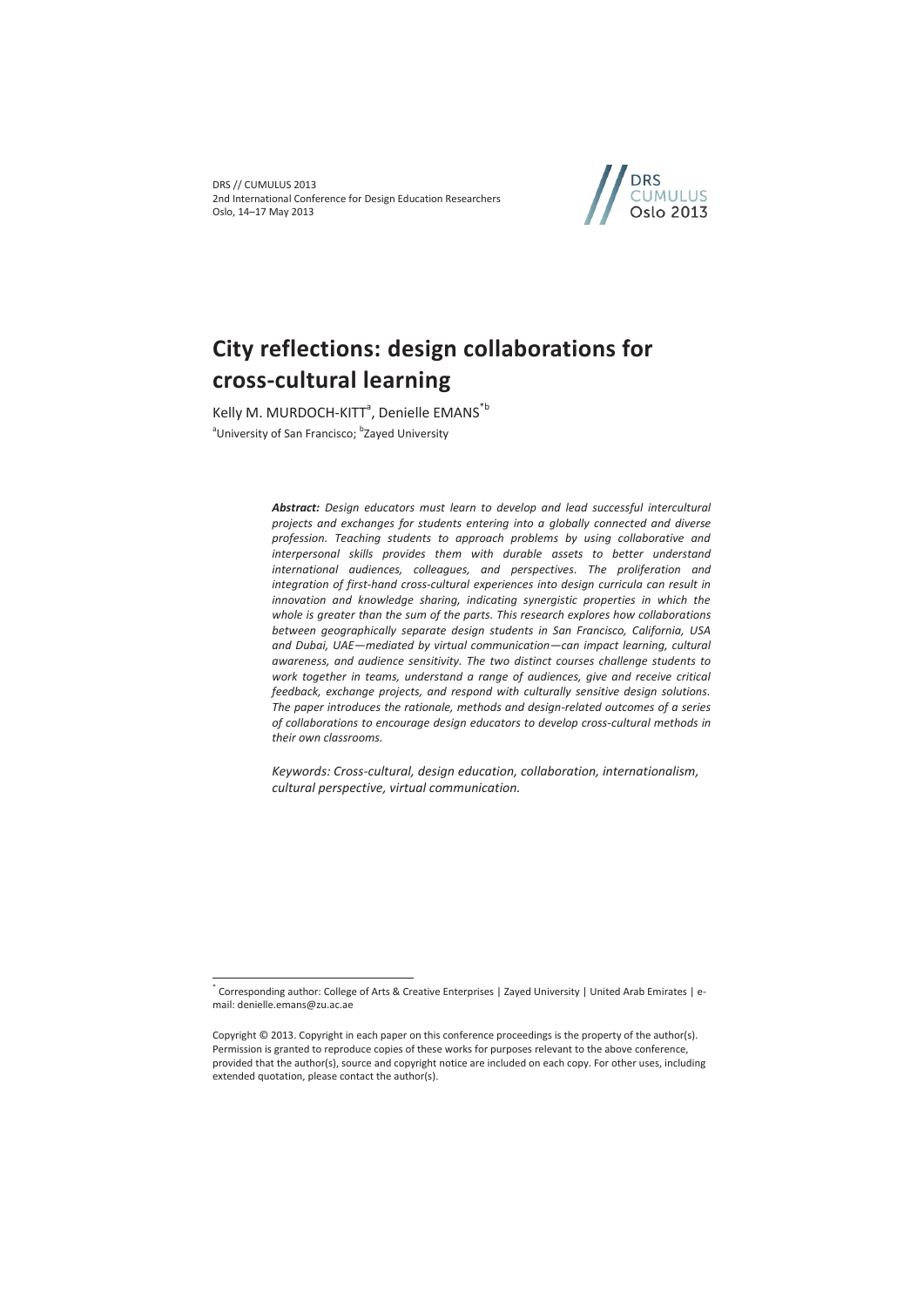## **Introduction**

#### *A case for cross-cultural design*

While the need to design for—and within—different cultures is a present reality of the design practice, the design classroom presents a valuable, yet rarely utilized opportunity to help students develop cross-cultural communication skills and awareness (Schadewitz 2007, 2). With the use of current digital tools and an understanding of how to facilitate interpersonal interactions that transcend barriers of time, distance, language, and preconceived notions, it is possible for design instructors to guide students through immersive and collaborative processes, helping them develop techniques for communication with international audiences and design professionals (Blair-Early 2010, 213).

Classrooms located on opposite sides of the globe can emulate the communication realities of praxis, connecting through technologies such as email, cloud-based collaborative tools, and various social media (Moldenhauer 2010, 226). Integrating these methods into design curricula help students navigate behavioral intricacies of language and culture, rather than understanding other cultures through secondhand resources (Wang 2011, 244). The proliferation and integration of first-hand crosscultural experiences into design curricula can result in design innovation and knowledge-sharing, indicating synergistic properties in which the whole is greater than the sum of the parts.

According to Sikkema and Niyekawa, "Methods and manners of communication are so ingrained in us through our culture that we normally do not even begin to become culturally aware until some kind of cross-cultural communication breakdown occurs and we find that things simply don't mean the same" (Sikkema and Niyekawa 1987, 28). This research explores how design collaborations between geographically distinct teams can improve cultural awareness and audience sensitivity beyond embedded cultural norms—forestalling these "communication breakdowns." With the aim to encourage design educators to develop methods for intercultural collaboration in their own classrooms, this paper evaluates the rationale, methods and outcomes of a series of collaborations between design students in San Francisco, California, USA and Dubai, UAE.

#### *Rationale for cultural awareness in the curriculum*

Wang (2011) cites varying viewpoints to support the need for undergraduate students to cultivate "intercultural communication skills and sensitivity to cultural differences." Rationales range from preparation to enter a "global marketplace" and developing "world mindedness" to inspiring students to "civic action to redress global injustices" (Wang 2011, 243). Beyond the practical application within industry, additional sociopolitical benefits to cross-cultural educational experiences include "respect for cultural diversity and preservation of the elements of cultural identity" (Sánchez Sorondo, 2005). For those living in ever-diversified environments, learning to understand and accept other cultures helps diminish conflict and serves local communities' best interests (Gay 2000, vii–viii) "to promote peaceful understanding and tolerance, thereby identifying and encouraging true human values within an intercultural perspective" (Sánchez Sorondo, 2005).

Educators should prepare students for the rapid evolution of technology, global communications, and the evolution of education itself. Kurzweil argues that the current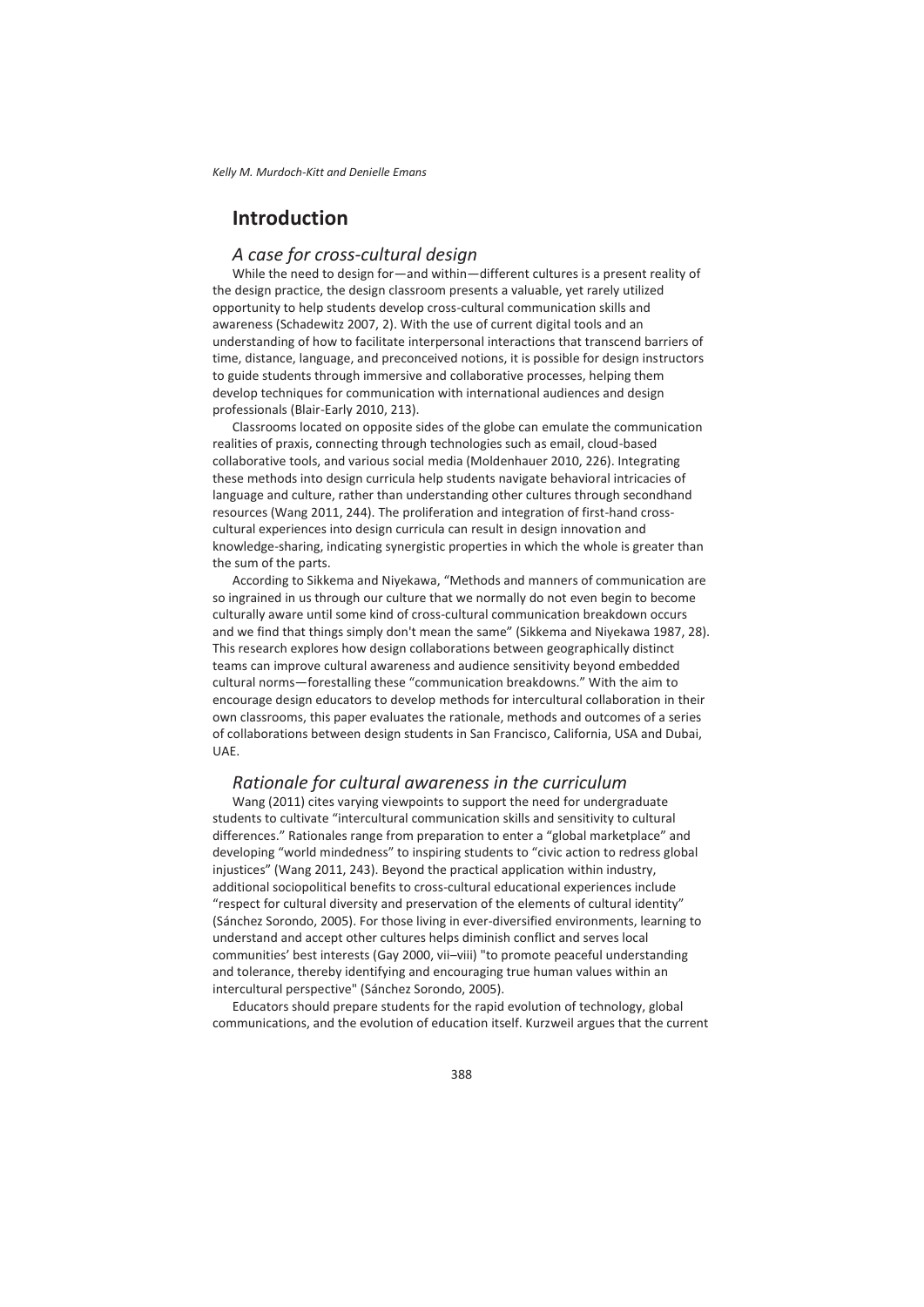democratization of information will bring an influx of virtually mediated education at all levels, accessible from anywhere in the world (Kurzweil 2005, 249). Integrating crosscultural collaboration technologies into design classrooms will ensure that design continues to play a formative role in this indefatigable networked global community.

#### *Intercultural collaborative design education developments*

Cross-cultural design collaboration is the effective exchange of ideas, information, decision-making, form-making, and critique to arrive at successful visual communication solutions. In industry, cross-cultural graphic design discussions focus primarily on interacting with target audiences, and often overlook the reality of the communication that occurs between design professionals. Meanwhile, traditional design pedagogy relies heavily on form-making; the concept of internationalism is an aspect rarely addressed in the formal curriculum (Blair-Early 2010, 210). Students lack preparation for the realism of a "connected" intercontinental workplace and need to develop skills to better understand cross-cultural problems, audiences, and colleagues.

Design educators must prepare students to communicate, interact, and thrive in this present-day global environment. "Along with the rapid expansion of a potentially international audience, designers are being asked to solve multifaceted problems that address issues of sustainability and globalism" (Blair-Early 2010, 211). A successful cross-cultural design experience can help young designers enter the profession with multicultural sensitivity and sensibility, along with collaborative experience. These qualities give young professionals a competitive advantage not only in the workplace, but also in terms of enhancing their sensitivity, self-awareness and their visual work.

There is a present need to expose design students to design problems beyond surface-oriented form and instead explore larger issues and ideas through their visual work (Blair-Early 2010, 213–215). However, several pitfalls exist within the structure of most traditional design curricula, including the fact that "As design programs become overloaded with courses focused on providing new technical skills, the ability to develop cross-disciplinary and cross-cultural experiences diminishes" (210). Blair-Early describes several cross-cultural and multidisciplinary collaborative design education projects that have taken place at University of Wisconsin-Milwaukee in recent years, though the paper does not cover any of these virtual exchanges in great detail. The paper briefly discusses "the role of social networking tools and participatory research in addressing cross-cultural and multicultural challenges" (208).

Buck-Coleman's "Sticks+Stones" project examines a cross-cultural exchange within American borders that took place between students located in the states of California, Utah, Maryland and Alabama—vastly different corners of the United States (Buck-Coleman 2010, 193). "Sticks+Stones" focuses on the ethical implications of "how personal beliefs of race, religion, socio-economic class and other differences impact visual messages" (191). The 2005 and 2006 collaborations took place through correspondence, but in 2006 the project culminated in a brief symposium at the Museum of Tolerance in Los Angeles, which gave students an opportunity not only to interact in person, but to provide feedback and engage in challenging discussions faceto-face (196).

Schadewitz's research examines exchanges over a three-year period between interaction design students in Korea, Austria, Hong Kong and Taiwan as they collaborated on various "design patterns," also relying on virtual communication to exchange ideas and visuals (Schadewitz 2007, 26). Moldenhauer, meanwhile, discusses the potential pitfalls and merits of introducing virtual collaboration technologies to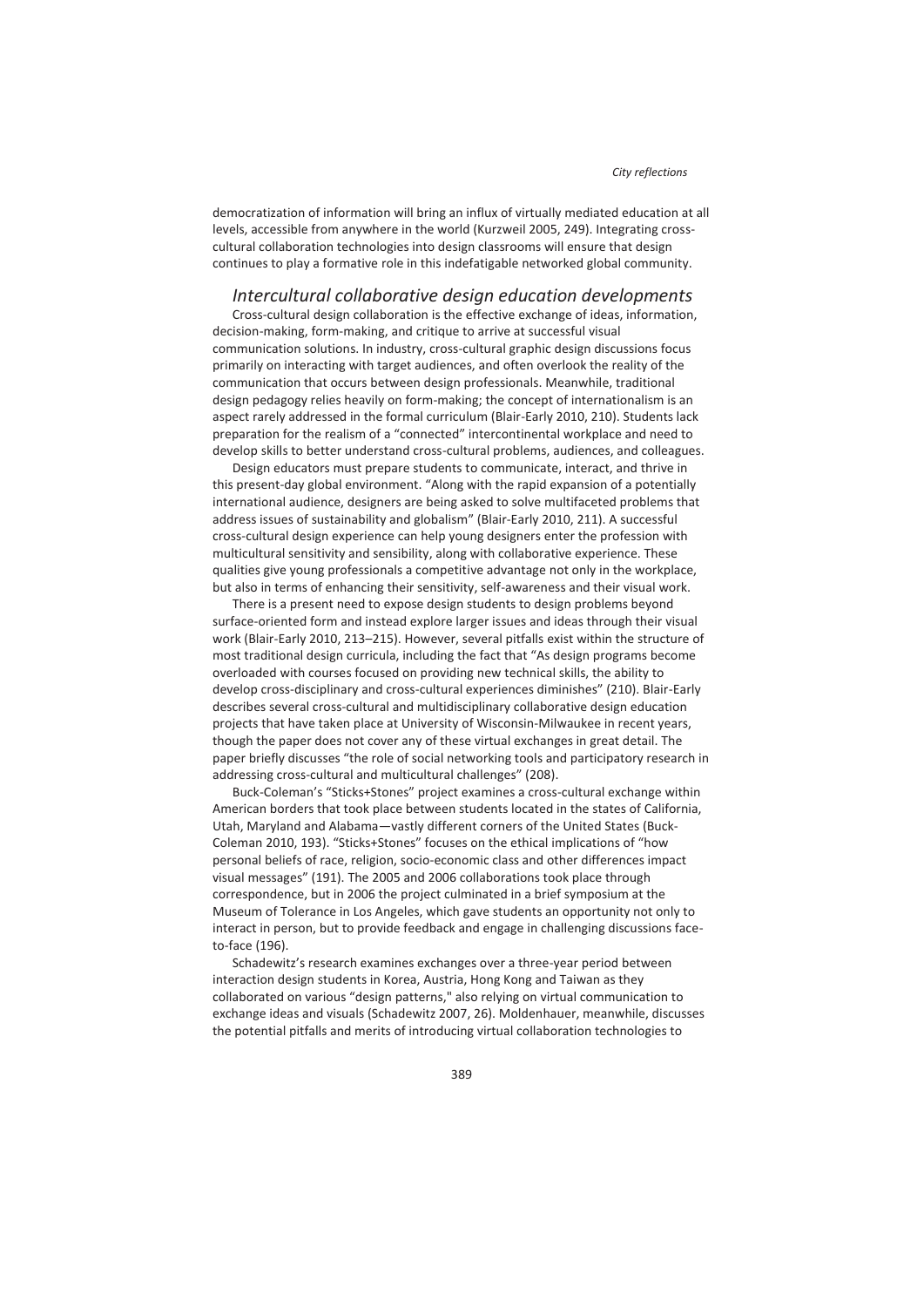design classrooms in the first place (Moldenhauer 2010, 222). Virginia Commonwealth University, Qatar presents a different kind of cross-cultural design education model: in their particular example, American design pedagogy has been imported to Qatar's "Education City" in Doha, their capital. Yyelland and Paine describe "Pros and Cons of American Education" through the eyes of their predominantly Qatari students (Yyelland and Paine 2009, 127).

### *Research opportunity and intentions*

At some point in their educational process, design students should have a crosscultural communication and collaboration experience, regardless of whether they have an opportunity to study abroad, to learn from an instructor of a different culture, or to virtually interact. An English-language literature review revealed plentiful sources on collaboration, cross-cultural communication, or virtual communication technologies; there is little existing research that combines these topics together with productive, design-related outcomes (Schadewitz 2007, 2). Though there is some documentation of cross-cultural design education projects or courses, many of these involve cultures that already reside within the same community, or are temporarily collocated through study-abroad programs. Wang also notes that, while collaboration itself has been widely researched and documented, discussions of intercultural collaboration are less prevalent in general due to the difficulty in developing and leading successful projects (Wang 2011, 244).

In response, this investigation examines how a series of cross-cultural collaborations between design students in San Francisco and Dubai—mediated by virtual communication—can impact learning experiences, promote cross-cultural communication and understanding, explore similarities and differences, change ideas of representation, and address perceptions of "self" and "other." The ongoing research documented in this paper tests whether two geographically distinct design classrooms can improve cultural awareness and audience sensitivity beyond embedded cultural norms—using design thinking approaches and virtual communication tools.

### **Speculative project goals**

In Spring and Fall 2012, students at Zayed University (ZU) in Dubai, UAE and University of San Francisco (USF) in California, USA, followed a design thinking and Human-Centered Design (HCD) methodology to engage in a series of projects that required students to work together in teams, exchange projects, and give critical feedback (IDEO 2012, 8). The two courses aimed to challenge students' assumptions of self and "other," to understand a range of audiences, and to respond with culturally sensitive design solutions. While each of the four projects had unique sets of learning outcomes tied to the objectives of each course (as defined by each department or program), the overall collaboration was founded on the following goals: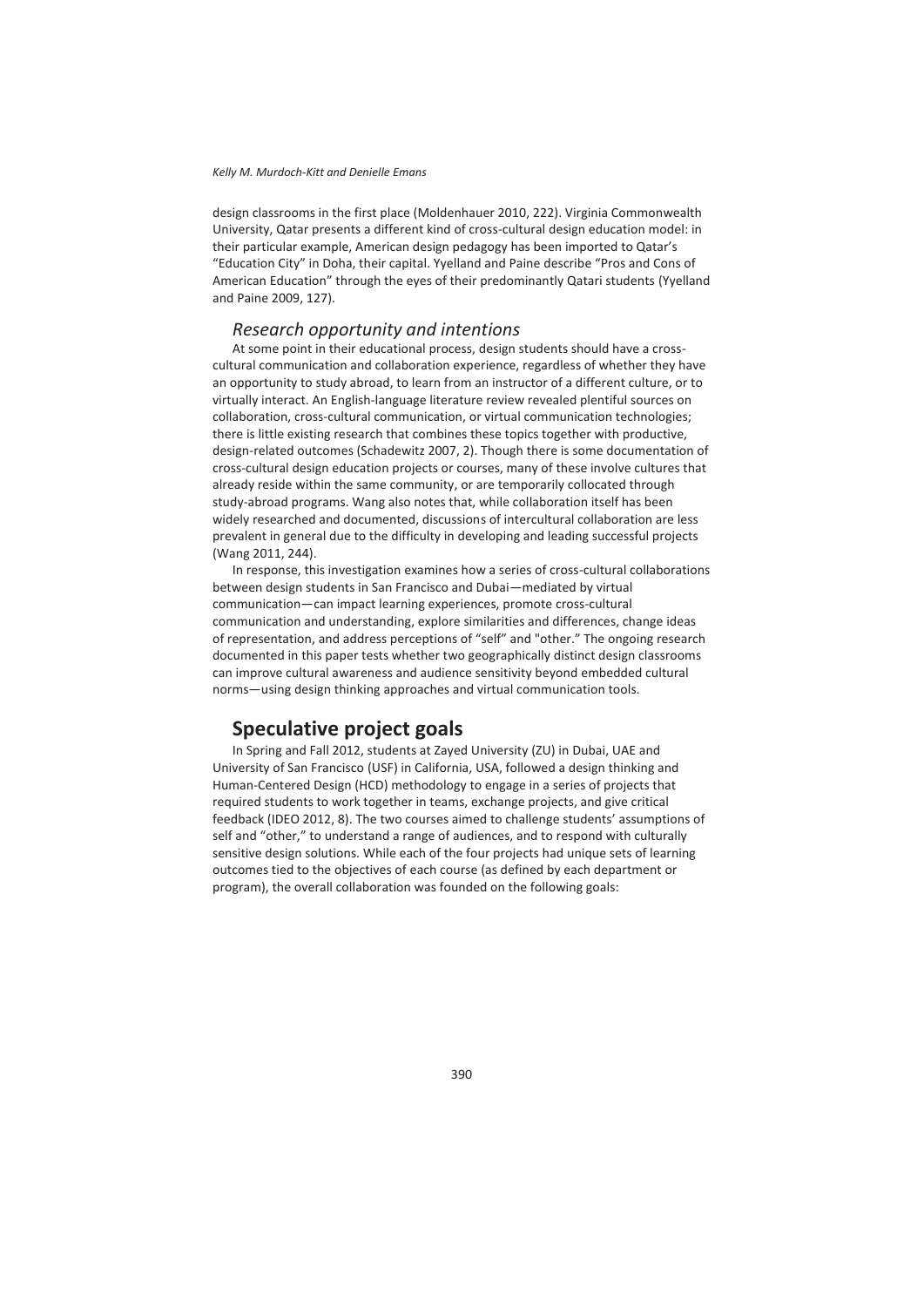#### DESIGN

- Guide students through a series of team-oriented design projects, with the assumption that some might be hesitant to participate due to selfconsciousness about language or anxiety about cultural differences.
- Ask students to generate visual work inspired by images and input from their partners, with the assumption that they might influence each other's visual design work.
- Encourage students to expand their visual language, explore new design concepts, and broach topics such as "similarity" and "difference."
- Explain how cross-cultural communication and collaboration are valuable professional skills for an international design market.

#### AUDIENCE

- Evaluate students' shifts in perception of audience, representation, and the "other" based on project completion. Encourage self-assessment, measured through written or visual coursework.
- Examine students' increase in local cultural understanding and how they apply "self" as a lens for reading another's cultural norms and as a way to widen awareness of what a persona—or audience—could be.

#### COMMUNICATION

- Discuss with students the ability to cooperate across distance using available technologies to effectively produce specific design assignments.
- Implement the use of constructive critical feedback as an important part of team interactions, with the assumptions that difficulty will arise due to the asynchronous communication technique, and that, as introductory design students, both groups will be new to critique.
- Encourage students to build collaborative working skills and practice openness to cross-cultural interactions, with the assumption that logistical issues of language, cultural translations, anxiety, and time difference will likely create communication challenges.

#### SOCIAL LEARNING

- Embolden students to discuss potentially polemical topics, such as religion or politics.
- Promote collaboration both as tool for cultural diplomacy and as relevant industry skill, with the assumption that students would likely have little previous knowledge of the other culture.
- Measure students' visual and written work in terms of what they learn from their partners' cities, cultures, and design styles.
- Encourage students to develop friendships—or at least empathy.

## **Methodology**

Using a process of design thinking, the geographically distinct teams researched local culture, developed an understanding of international perspectives through their partners, and used virtual technologies to arrive at collaborative design solutions. Design thinking is a human-centered practice that follows a system of overlapping phases defined as inspiration, ideation, and implementation (Brown 2008, 88).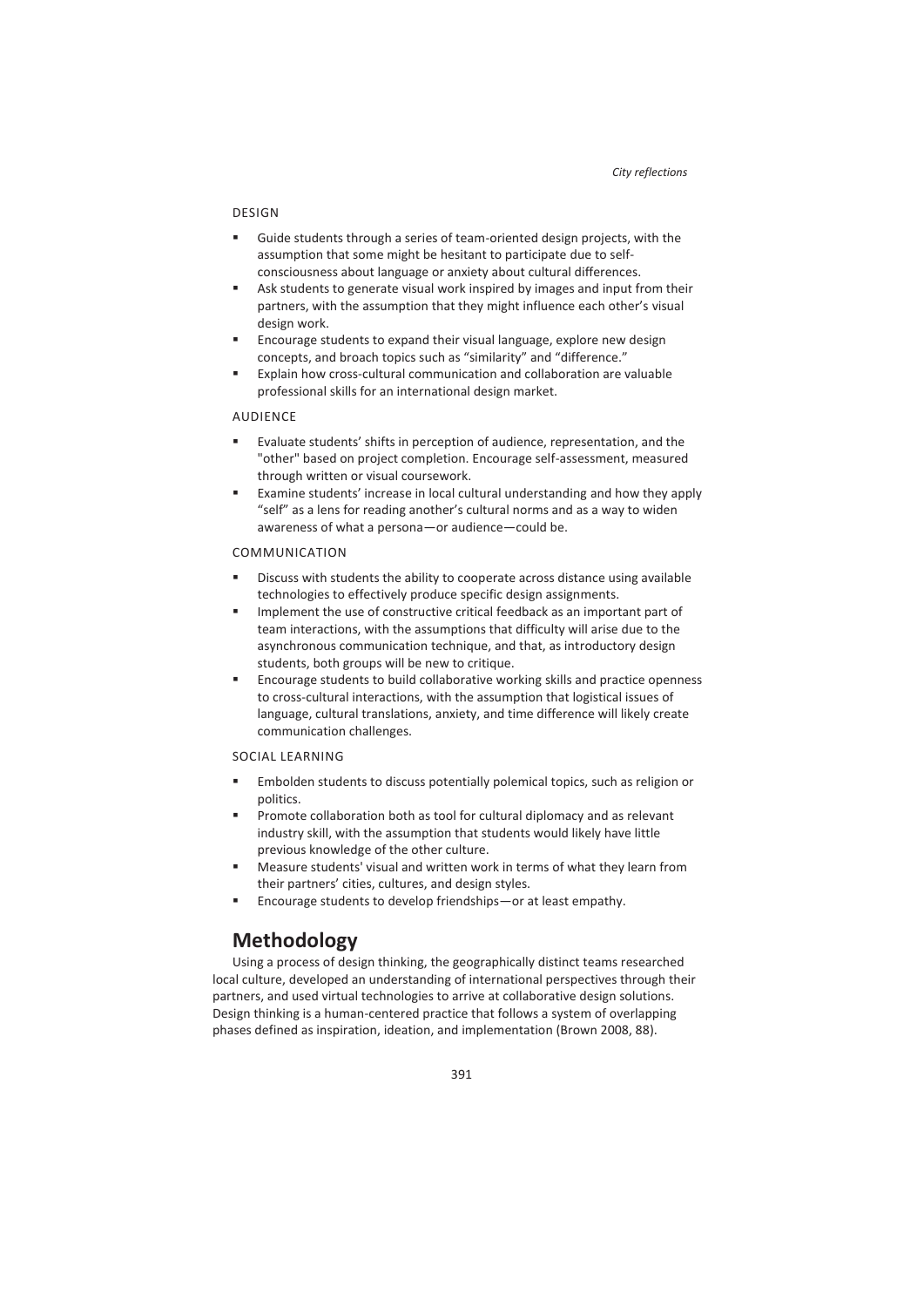Researchers at the HPI-Stanford Design Thinking Research Program further describe the process as: define, understand, ideate, build, and test (Plattner 2011, xiv). Similarly, IDEO's "Human-Centered Design Toolkit" helps designers analyze an appropriate solution for each unique context by applying the phases: hear, create, and deliver (IDEO 2012, 8).

During both semesters, the 12-hour time difference between students required the use of asynchronous communication tools as a primary means for exchange and dialogue. Email and cloud-based collaborative technologies enabled participants to communicate in writing and exchange images and files with each other. Students in the geographically distinct classrooms were paired primarily based on complementary characteristics outlined in Digman's five-factor model of personality (Digman 1990, 433). Aside from evaluating their visual projects, important aspects of both exchanges were regular writing assignments to accompany each project phase.

In addition to providing instructors with a qualitative measure of each student's experience, students provided additional quantitative feedback regarding their learning outcomes and impressions of the course through completion of an optional online survey after the conclusion of the project(s). This section specifically discusses the approaches to project work; qualitative and quantitative analyses are detailed in the "Results" section of this paper.

#### *Project overview*

Spring 2012 began the ongoing international design education experiment between two introductory design courses located at University of San Francisco (San Francisco, California, USA) and Zayed University (Dubai, UAE). The first assignment of the semester asked students to photographically illustrate two contrasting concepts within their own cities (e.g. historic/modern, natural/man-made), in order to give the partners a relatable starting point from which to gradually expand their perspective on the other culture (Sikkema and Niyekawa 1987, 23). Using the oppositional concepts allowed students to critically examine cultural influences in their own city before attuning themselves to the other city. Through a written assignment, students shared the qualities and characteristics of their own cities with their partner, while simultaneously evaluating the city of their partner through an exchange of imagery.

Next, students shared their initial visual and anecdotal research to develop a series of posters about their perspectives of the similarities and/or differences between the two cities. Partners also collaborated on a poster "remix" project using critical texts (news articles, essays and prose), exploring themes such as the built and natural environments, immigration issues, and historic perspectives. Finally, students incorporated process work, design artifacts, and written reflections into a collaborative process book that recorded and described both classes' experiences and project outcomes.

In Spring 2012, the collaboration was the primary focus of the term, but in Fall 2012 the exchange served as a cross-cultural supplement to more typical coursework. This new group of students participated in a simplified version of the project in an effort to measure whether they would gain similar benefits and skills from a cross-cultural collaboration within a truncated time frame. Fall 2012 students participated in an analogous photography exchange, but with different prompts to drive discussions. Students similarly exchanged emails and images, and explored culture through simple visual narratives.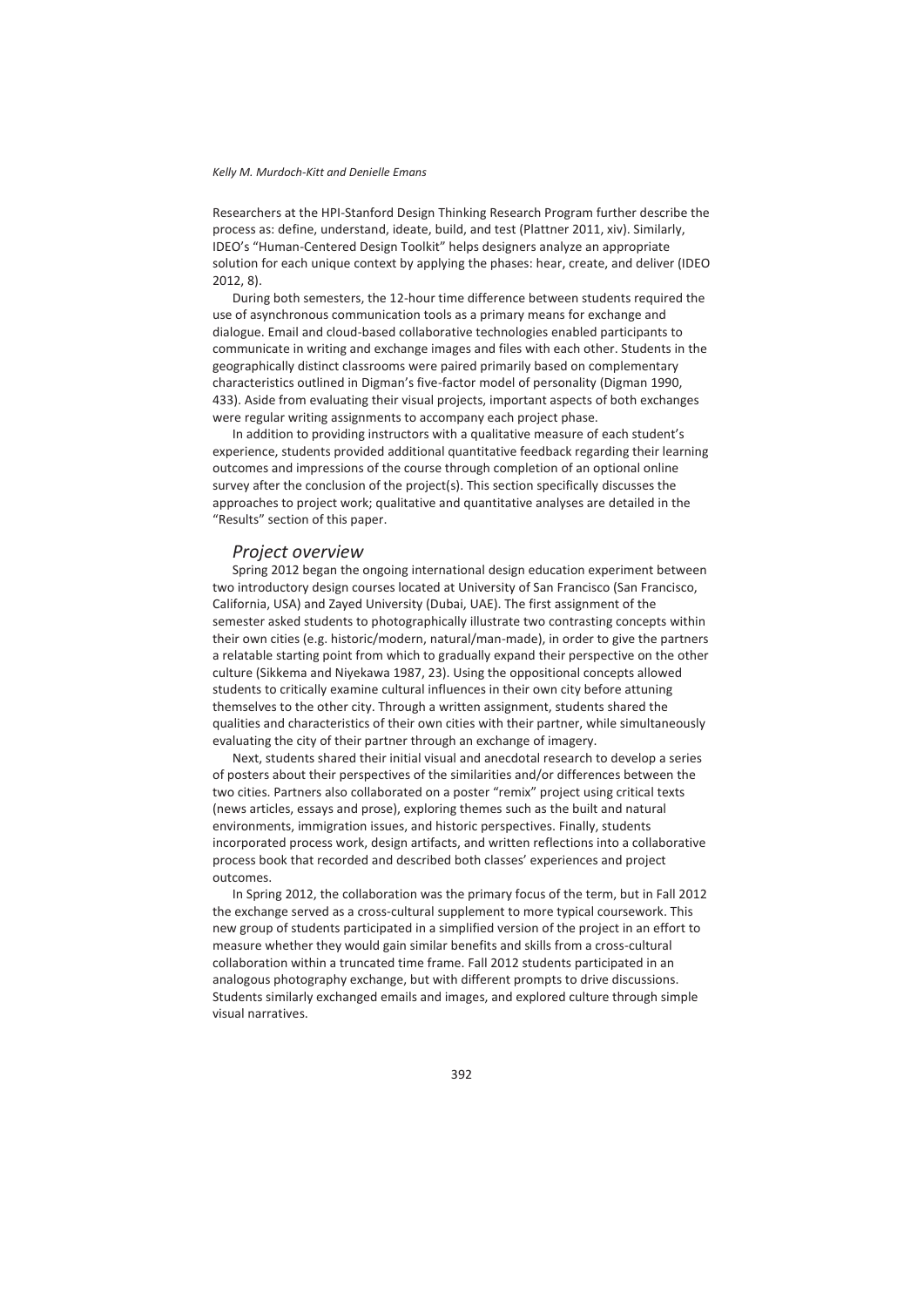#### *Guided collaborative design assignments: Spring 2012*

In Spring 2012, 29 students engaged in 4 different guided design assignments and produced visual artifacts that they exchanged with their partners. In some cases, the partners modified the work and returned it to the original creator. In all cases, the students were asked to send each other constructive criticism regarding the projects they created and to write brief reflections on each project phase.

The project launch introduced students to a variety of concepts, processes, and steps important to the success of the collaboration. Class discussions encouraged students to consider both a global perspective and a local understanding of the idea of "city," using design as a tool for cross-cultural sharing. The visual exchange was initiated with a photo "scavenger hunt" and image trade. Teams were assigned different lists of design principles (e.g. rhythm & balance, scale, texture, transparency) to help capture and define their cities in visual terms. Each team also received a different oppositional word pairing (e.g. native/foreign, liberal/conservative, open/closed, professional/playful) and each student individually created definitions for those terms based on her own city. With these definitions in mind, each student shot at least 24 photos of the city to submit to her overseas partner.

Once they collected the requisite photos, students engaged in email introductions, sharing their photos and word-pair definitions via Dropbox, a cloud-based file-sharing service. Following the image exchange, students highlighted similarities and differences between the cities, sharing thoughts about their cumulative visual research within each class. Several sets of students noticed unexpected and unprompted similarities in the way they defined the word-pairs (and even in some of the images they captured), which helped to establish a shared understanding between partners. In the final phase of the photography project, students incorporated photography from their initial image exchange into a pair of posters exploring the two cities. Each student created a set of A3 posters to visualize the similarities or differences between San Francisco and Dubai while considering how research and dialogue could inform their design process.

For the Remix Poster project, students wrote personas (based upon different assigned audience demographics) and designed typographic posters in response to assigned texts, which were selected to highlight various cultural nuances and developments in the Arab and Western worlds. Students then swapped InDesign files with their overseas partners, and the partners had an opportunity to "remix" the initial designs by adding, subtracting, and editing a certain number of elements before passing the posters back to the original authors for one last round of design edits.

Finally, the students encapsulated their collaborative experience in the form of a collective and cooperative process book initiated by the American students, who sent files to their Emirati partners so they could also contribute their designs, insights and analyses.

#### *Examining cross-cultural aspects of design media: Fall 2012*

As opposed to the nearly semester-long design collaboration in Spring 2012, the Fall 2012 exchange was inserted into a more typical curriculum of classroom-oriented projects in order to provide a cross-cultural perspective on different forms of design in various media. The collaboration between 21 USF and ZU students attempted to prove that there would be similar merit in an intercultural exchange at a smaller scale.

The Fall 2012 photography exchange assigned a particular category of print-based design to each team, including identity/branding, posters, environmental/wayfinding, and publication/editorial design. Teams looked for examples of how the assigned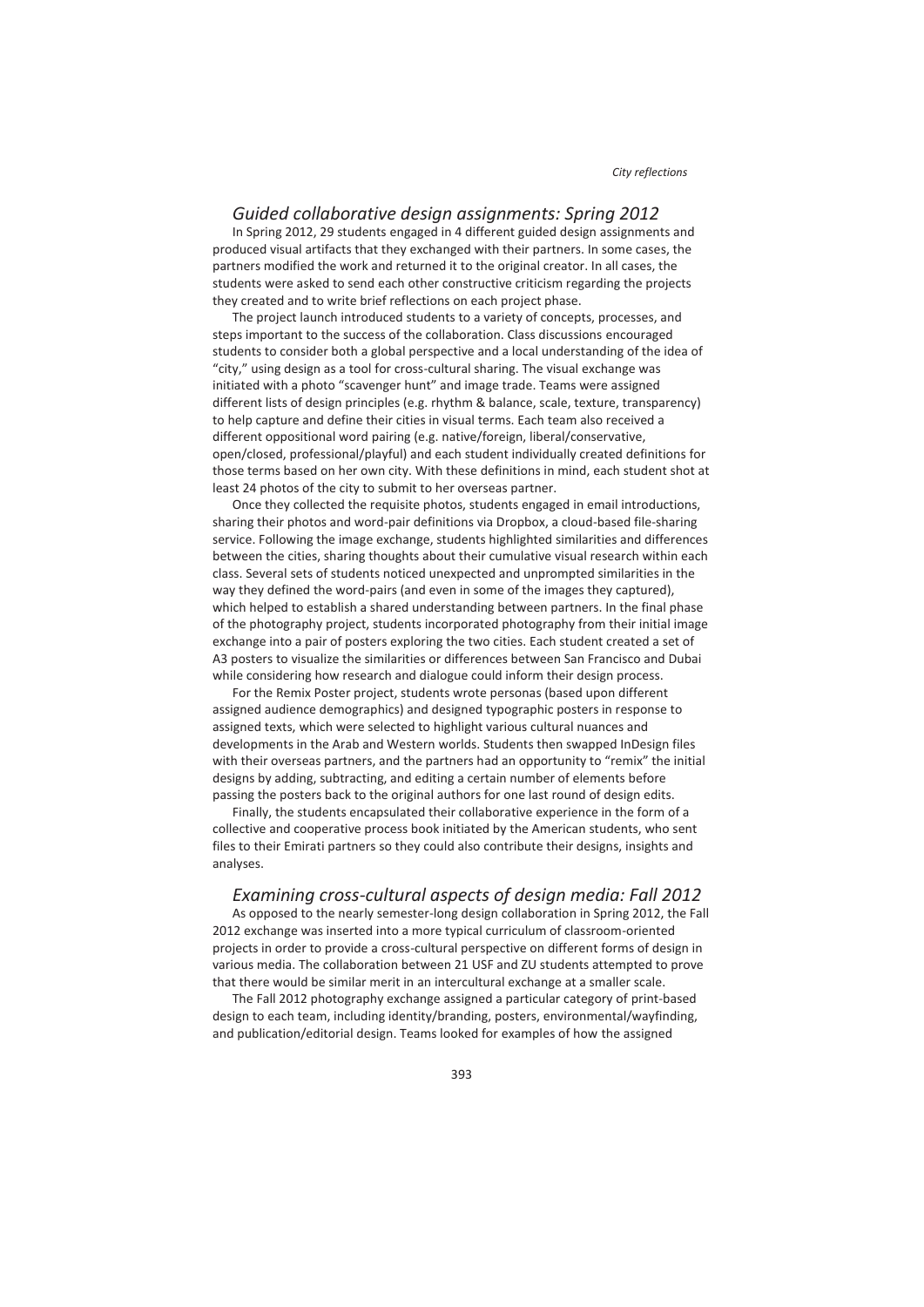design categories manifested in their own cities, finding and documenting examples of particular cultural or social significance. In San Francisco, students created brief visual narratives (stories told in five images) concerning their particular area of design and later used the images for a poster project. In Dubai, students created a narrative storyboard based on the design category to understand how formal design principles relate to photographic images. Students were asked to consider the implicit meaning of images as understood by another culture, country, or individual.

Students then shared their complete, unedited sets of at least 20 photos with their partners, who, in turn, attempted to create new visual narratives constructed based on cultural assumptions, perceptions, and denotative/connotative visual information. Each student arranged or juxtaposed 5 of his/her partner's images, and sent these visual narratives back to the partner, accompanied by a brief written explanation of his/her "guess story." Following this exchange, most partners were able to discuss the interpretations with each other, providing feedback and cultural insights.

Once again, students incorporated their learning outcomes from the exchange into a final process book as a cross-cultural component of their semester-long research and projects. However, unlike Spring 2012, students worked on the books within their respective classes and did not co-design these chapters with their overseas partners.

## **Results**

### *Qualitative analysis of student work*

The first section of this analysis focuses on the outcomes of the Spring 2012 collaboration, followed by a comparison of Spring and Fall 2012 semesters.

#### *"Safe" subjects*

In the Spring 2012 collaboration, first impressions about each city varied greatly between classmates, and many students were embarrassed to admit they initially knew nothing about the other culture. Though they ultimately learned that the Burj Khalifa and Golden Gate Bridge are not the only noteworthy aspects of Dubai and San Francisco, most students initially struggled to define their cities beyond the obvious physical characteristics of architecture and environment. Perhaps they were drawn to architecture as a solution because it felt approachable and benign, and seemed relevant from a design standpoint.

Students were challenged to uncover ideas beyond the results of a simple Google search and encouraged to continue their one-on-one email conversations in order to share their perspectives and experiences. "Perhaps the most difficult skill in communicating across cultures involves standing back from yourself; becoming aware that you do not know everything, that a situation may not make sense, that your guesses may be wrong, and that the ambiguity in the situation may continue" (Adler and Gundersen 2008, 89). Prompted by the word-pair of "liberal" and "conservative" and inspired by her partner's interpretation, one USF student began to explore how the assumptions of definition could be challenged across cultures. Though, from her American perspective, these terms are typically imbued with specific and divisive meaning, she began to find new ways to contextually define the words' significance:

One of Alia's photos for "liberal" is a shot of several women wearing burqas. They are considered an example of liberal because they are also carrying Western designer bags, have bright manicured nails, are adorned with western jewelry, and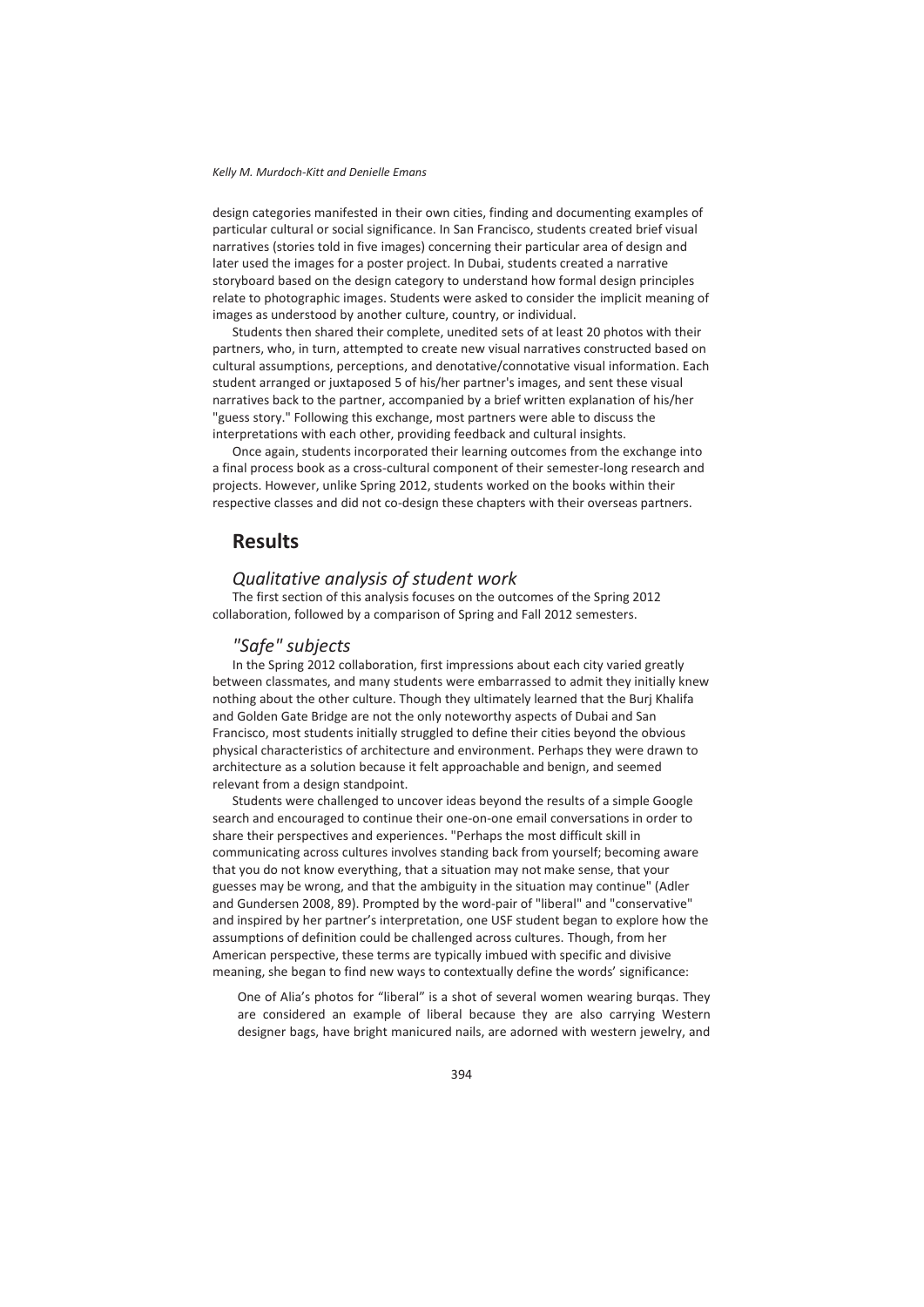are wearing western attire beneath the burqas. This is extremely fascinating for me, because here in California, designer handbags and expensive jewelry seem more conservative than liberal ... (Natalie, USF Spring 2012)

The Spring 2012 photography topics were selected with an expectation that they might elicit discussions of politics, government, religion, and women's rights as differentiators to explore through design. Even after months of correspondence, however, most students remained hypersensitive to many of these topics, tactfully avoiding them even when prompted to "dig deeper." In future efforts, it may be more effective to assign students specific polemical topics to discuss via email or assign a synchronous Skype discussion for homework (though these types of interactions have proved difficult due to the time difference).

#### *Similarities and differences*

Students' visual responses overwhelmingly led to poster pairs that focused on cultural similarity rather than difference. This emphasis on similarity emerged *concurrently* with the idea that the cities were different from one another:

Finding commonalities between Dubai and San Francisco was difficult, but my word pair (large & small) unfolded the commonality of elevated heights. I discovered that albeit different in nature, the two cities have their own great heights that result in expansive views. (Erika, USF Spring 2012)

Students found easy similarities between the cities in terms of their international fame, architecture, beaches, cultural diversity, and tourism. Still, when attempting to explore differences, discussions between students remained restrained in spite of their assigned word-pairs. Most topics interpreted and defined by the students as differences focused on weather, timezone, architecture, topography, environmental landscape (trees and hills vs. desert and sand), graffiti/public art, clothing, and educational structure:

The differences between Dubai and San Francisco are mainly concerned with what is considered to be "native" in each of the cities, such as the gelato in San Francisco, and the harees—a type of food—in Dubai. (Rawdha K, ZU Spring 2012) Both cities are concerned with progress, consumer culture, development and tourism. Traffic seems to be a common issue for both cities, although I must say it looks much worse in Dubai! (Hannah, USF Spring 2012)

Adler writes that cross-cultural situations require participants to "assume difference until similarity is proven" in view of the fact that people from different countries see, interpret, evaluate, and act upon events differently (Adler and Gundersen 2008, 72). In course feedback, students mention feeling "surprised to learn" about similarities between the cities, but never venture to comprehensively explain initial thoughts or feelings of difference. It seems they are unwilling to articulate what might be perceived as unfounded or biased initial assumptions about the "other." At the same time, students from USF felt shy to ask cultural questions, perhaps from a desire to maintain positive relations with their partners and a fear of overstepping cultural boundaries or protocol.

I would have liked to learn more about her clothing and traditions but we never really got there in our conversations and I did not want to ask it off the bat. I am so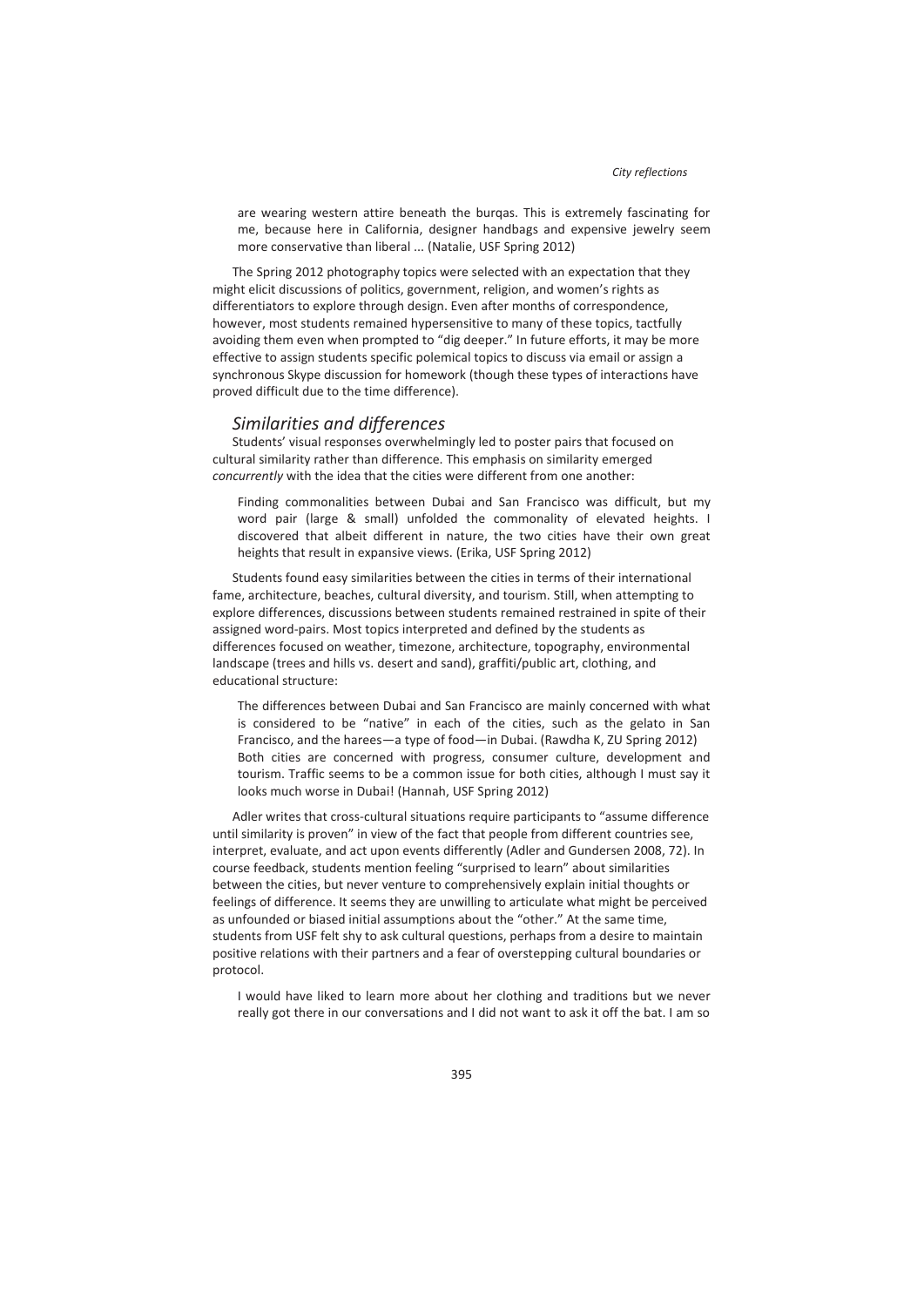curious about how the girls in Dubai perceived our class [...] it would be really interesting to see the other side. (Sophie, USF Spring 2012)

The idea that students had an opportunity to help break down stereotypes and teach others about the similarities between the cities seemed to be a driving force behind a somewhat homogeneous approach:

I was trying to communicate the idea that, underneath our burqas and/or hot pants (as the case may be), we are all ultimately people. We feel the same emotions and we share the same basic life experience. (Natalie, USF Spring 2012)

#### *The challenge of deeper understanding*

ZU students generally seemed to struggle with representing San Francisco on a deeper level. Visual responses and interpretations were based primarily on photography and often did not seek to derive deeper meaning from their partners. Perhaps both groups could have asked more of each other to arrive at posters that had equal meaning and soul; in most cases, simply encouraging students to critique each other's work via email was not productive in this regard.

For other students, the process of defining the word-pairs helped reveal deeper levels of understanding. In such cases, the students moved past polite conversation, revealing personal introspection and challenging cultural assumptions. These students not only began to analytically explore the city, but more importantly, develop ideas about its residents.

Initially, I didn't understand how there could be a balance between traditional culture and modern American society but [...] The fact that Rawdha wears the Hijab and European designer clothes at the same time is the epitome of blending cultures in Dubai. (Clare, USF Spring 2012)

Regarding culture and social aspects, San Francisco is way more liberal than Dubai is. Dubai is more conservative regarding religion, many things that are accepted in San Francisco are not accepted in the UAE generally. (Rabab, ZU Spring 2012)

#### *Connecting through personas*

The persona-development component of the Remix Poster assignment led to some of the most interesting cultural insights of the entire collaboration. Requiring students to write in detail about their audiences in the form of personas grounded the exchange on a personal level—focusing students on a tangible, shared humanity—which gave rise to discussions that did not emerge in earlier exchanges. Perhaps it is easier to engage in cultural critique in the third person, or to share opinions and preferences through the lens of a fictional character.

The personas represented an important moment in the students' design education: the project allowed them to consider audience in a different way, both locally and on the other side of the world. Through the lens of their various personas, they reconsidered whether their design choices were appropriate, communicative, and relevant. The personas and subsequent layout exchange also helped students educate each other on cultural intricacies, providing windows into their different backgrounds. This round of interactions also made them realize that not all individuals have counterparts in other cultures.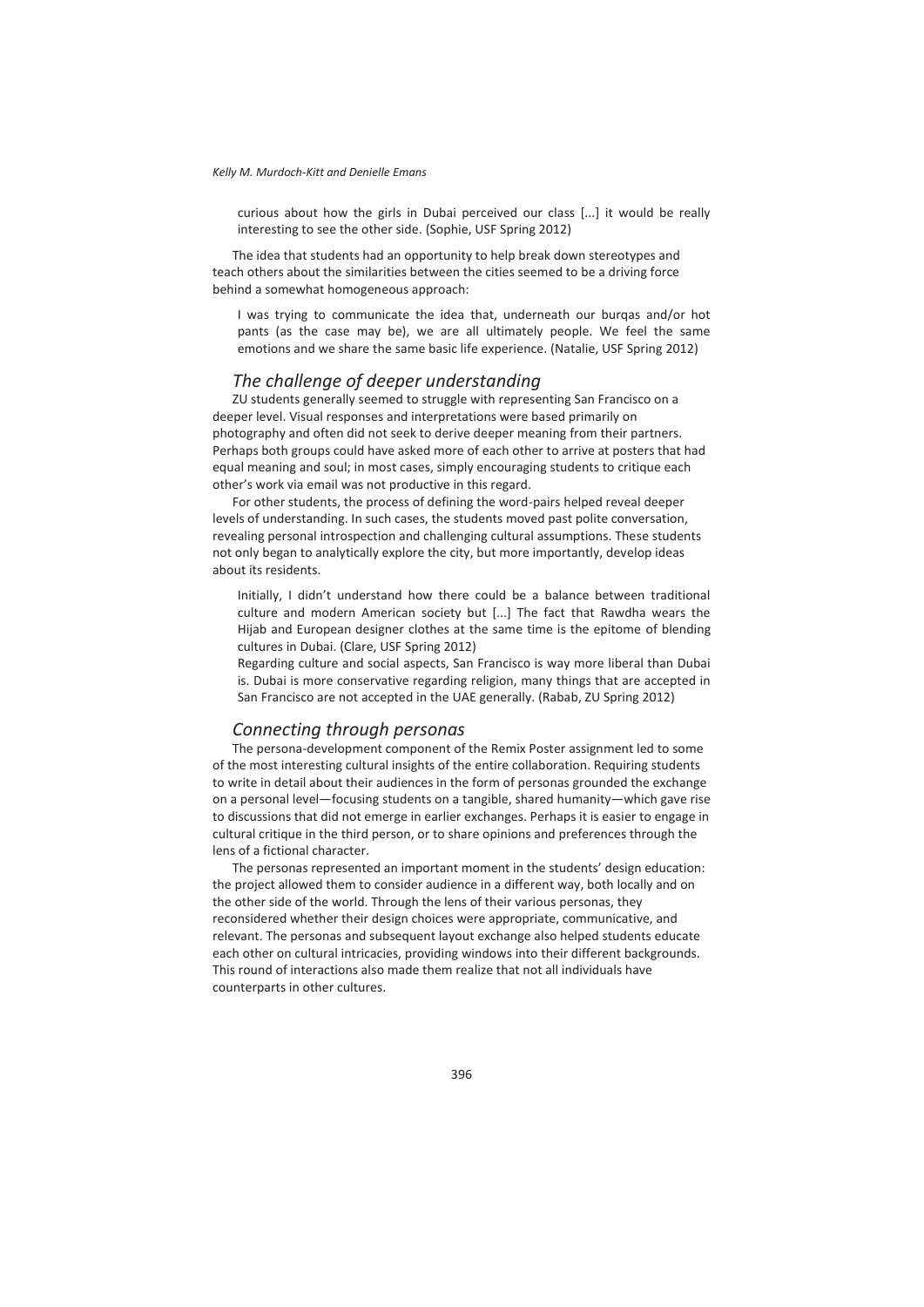### *Insights during final book compilation*

As students worked on their final process book, general discussions began to emerge in the classrooms and between partners about the overall merits of the project, with an overwhelming consensus about the unexpected value of the experience. Students asserted that personal relationships with their partners allowed for greater cultural understanding, and that the traditional research methods of internet searches and library visits left them unfulfilled and disconnected. Real-world collaborations allowed them to see the other city in a rare light, while helping them rigorously examine their own city and customs:

I never would have learned as much if we had simply been assigned some research — by communicating one on one with Ebtesam I learned about Dubai from a unique, personal perspective." (Chloe, USF Spring 2012)

...by exchanging photos with an actual San Franciscan you get to see the city from their perspective which was something new to experience, rather than just Googling. (Rodha M., ZU Spring 2012)

#### *Semester comparisons*

Through design collaboration, students located in Dubai and San Francisco began to realize that personal relationships, gender relationships, and family life influence communication, interaction, and assumptions. For students in the UAE, the influence of religion, for example, plays a dominant role in defining the appropriate use of imagery and photography, particularly within social media. Female Emirati students in Dubai rarely share photographs of themselves on Facebook, blogs, or other social platforms. On the other hand, students in San Francisco freely and abundantly share images of themselves in almost all aspects of their digital lives, and were frequently confused by the "lack of faces" in photos they received from their Emirati partners. Challenges arose when the two student groups interacted solely through asynchronous virtual platforms. In this case, a perceived barrier was erected for Western students who tried to connect emotionally with their Arab partners without the aid of photographic representations.

In Spring 2012, most students' email conversations seemed to remain at a surface level due to their hesitancy to discuss challenging topics and tendency toward maintaining a safe, almost diplomatic distance from one another. Unlike the Spring 2012 collaboration, Fall 2012 participants began the collaboration by exchanging stories about themselves via email. This not only relieved some inhibitions, but also provided an opportunity for partners to ask each other some cultural questions earlier in their correspondence. Specific discussion prompts from faculty diminished the fear of overstepping perceived cultural boundaries and encouraged students to lower their guards enough to allow for a richer cultural exchange. The exercise also elicited lengthier email responses that involved cultural topics requiring further explanation, prompting students to learn about each other via anecdotes rather than short factual snippets (Sikkema and Niyekawa 1987, 51-52). As one student shared:

My partner had a lot of great quotes in her emails to me, but my favorite was when I asked her why she didn't show her subject's face in any of her photos. She responded, "Here in UAE almost [all] families do not allow their daughters to put [...] images that show their faces in the internet because there are lots of compan[ies] or bad boys [who] can use them in unsuitable way[s]. In UAE the girls' reputation should not be harmed or hurt (we are expensive jewelries)." (Jean, USF, quoting her ZU partner Amna, Fall 2012)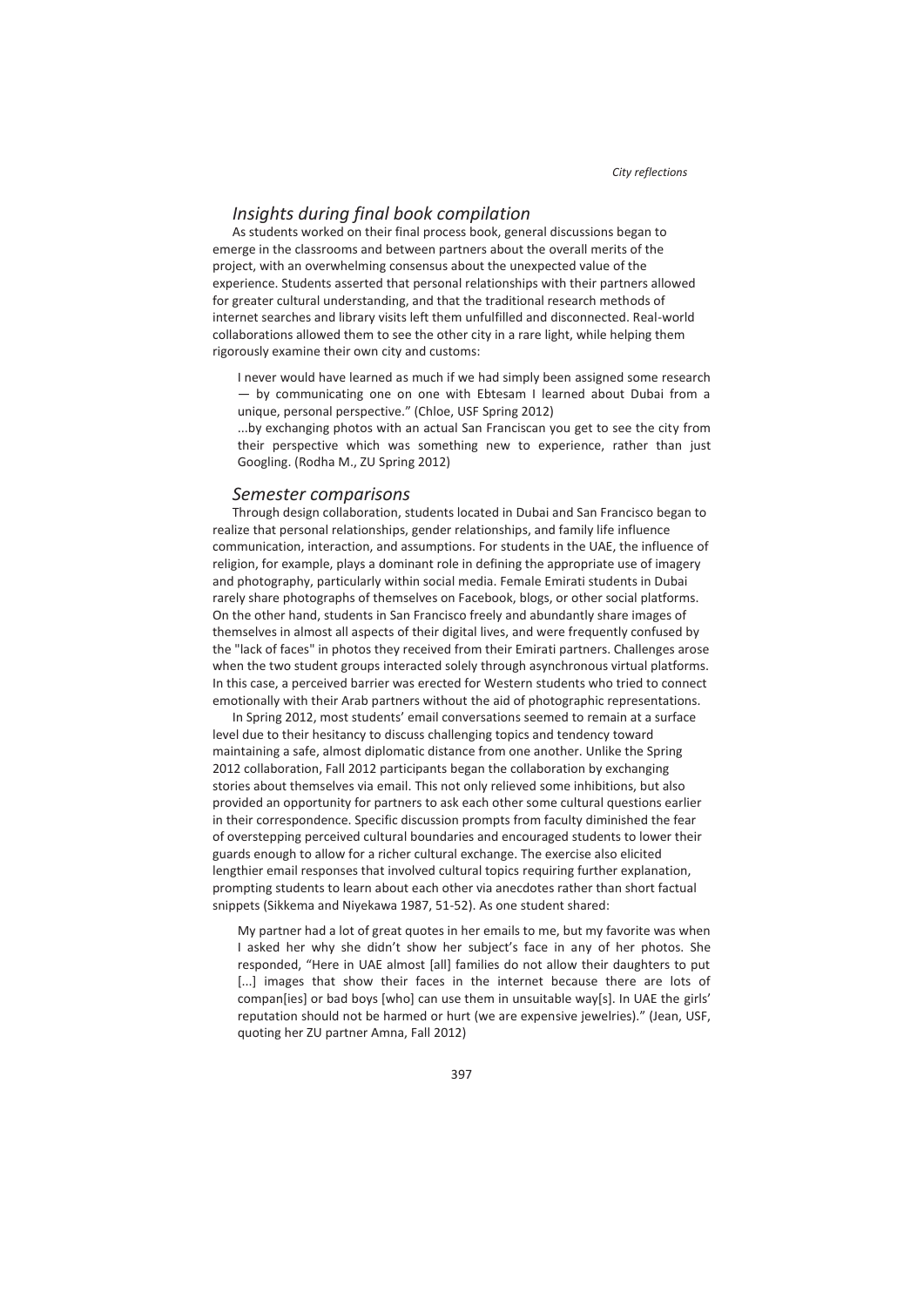Though the Fall 2012 students were provided with written briefs and guidelines outlining their photographic and visual narrative exchange, the two classes seemed to be somewhat confused about the nature and purpose of the collaboration. Most students eventually came to appreciate the rare opportunity for cross-cultural exchange, but others reported that it was "not [the] biggest learning opportunity in the course," (Anonymous USF student quote, Fall 2012) undoubtedly because it was much shorter in duration than the Spring 2012 exchange and the relationships between the students did not have as much time to develop. Without the opportunity to share design decisions using collaborative design techniques such as the Remix Poster project, the chance for students to communicate directly through the platform of design was absent from the collective Fall 2012 experience.

Although asynchronous virtual communication allowed students to connect at their own convenience and schedule, both courses were frustrated with the lag in responsiveness afforded by the time difference. The brevity of the Fall exchange amplified the negative response to asynchronous communication, culminating in an overall consensus that the interactions were sporadic and course-based, rather than genuine and relationship-based. The reliance on electronic media for communication rather than face-to-face meetings —also impacted students' ability to effectively communicate and interpret meaning regarding their partners' culture (Adler and Gundersen 2008, 85). In the survey responses, one ZU student wrote:

I would like to have partners that are eager to interact, engage and exchange information with. I would also like to have a project that allows us to exchange more work and information where we give each other feedback, ideas and opinions. My partners gave me the impression that they were not that excited about the project as I was (which kind of made me lose the enthusiasm as we moved along...). (Anonymous ZU student, Fall 2012)

Even with the challenge of maintaining group motivation and the difficulty in encouraging students to build authentic relationships, the Fall 2012 students recognized the value of the cross-cultural interaction stating that it demonstrated the benefit of exchanging ideas, meeting deadlines, practicing patience, and working in groups. Students felt that the exchange of visuals, narratives, and photographs gave them unique insight into the life of their partner, while simultaneously exposing them to the day-to-day lives of another culture. Self-evaluations of the cross-cultural exchange revealed that students believed their cultural awareness had increased and their sensitivity to audience had improved.

The Spring 2012 students reported higher satisfaction with the overall cross-cultural experience through their written reflections, class-critiques, and survey responses. The design thinking process that included collaborative research, team-based ideation, exchange of visual materials, and co-design all contributed to a rich, well-rounded cross-cultural collaboration. The ability for students to see their photography incorporated into a collage or read their written exchanges transformed into typography on a partner's poster increased their emotional connections to their partners. For the Spring semester students, cross-cultural collaboration and co-design tools resulted in a mutual appreciation for their partners' contributions to their learning experiences and their readiness for participation in a global community. Friendships formed between many of the students, with unprompted efforts to continue dialogues and collaboration outside the confines of the course structure: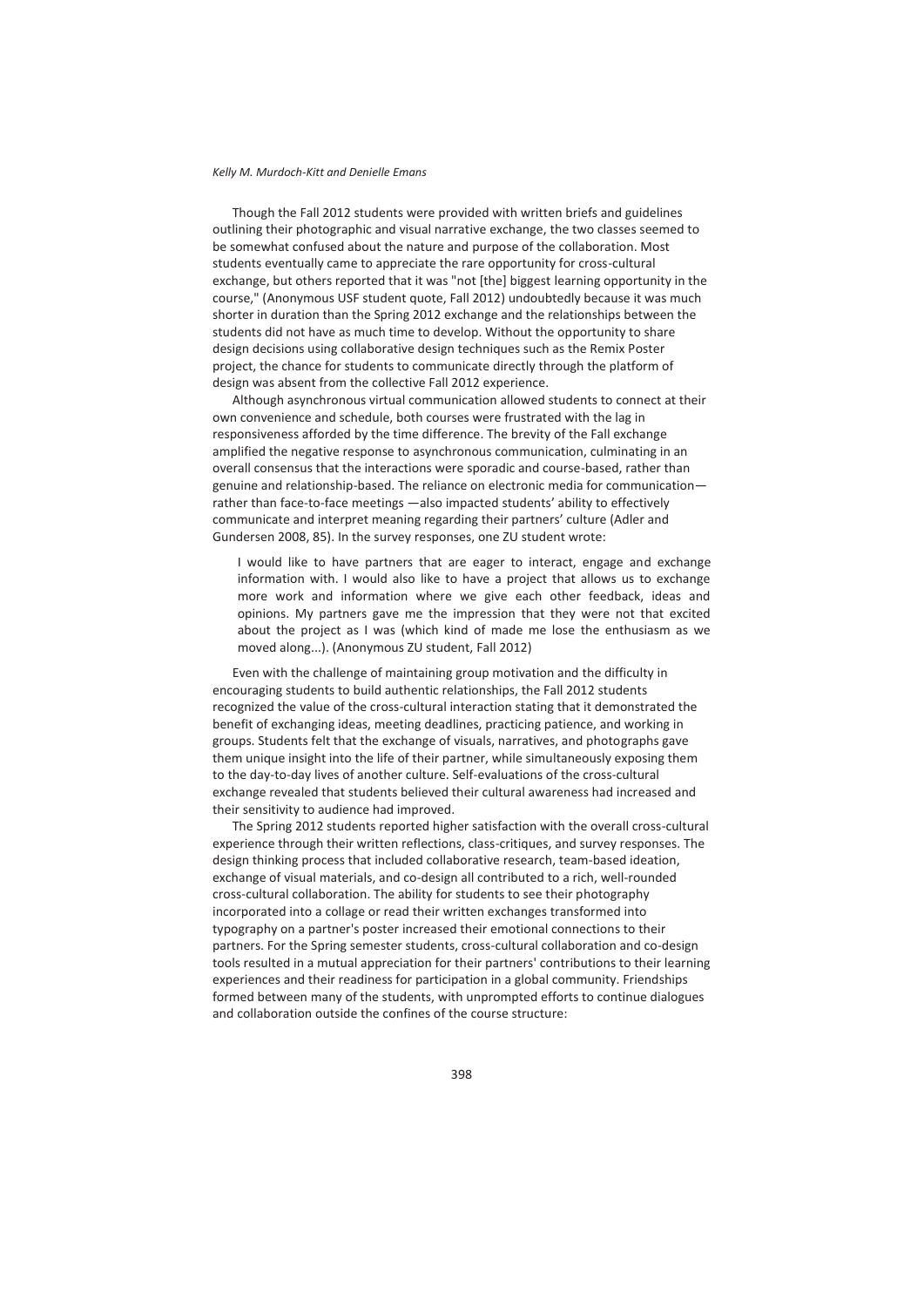This project has changed my overall outlook on the world. I now have a larger realization that every different culture perceives visual information in different ways that may have similarities [...] but indeed have a lot of differences. It's been a very eye-opening project.... (Jessica, USF Spring 2012)

It's an experience that I think is irreplaceable and necessary to grow as a designer. [...] I start thinking about the various ways my poster can be interpreted not just by classmates, but another culture, an outsider... (Alia, ZU Spring 2012)

#### *Quantitative data analysis*

Following both projects, 17 Spring semester students and 16 Fall semester students responded to a survey to rate the project and their learning outcomes. The results are represented in the following figures:



*Figure 1. Evaluation of students' cultural knowledge before and after the project compares preexisting awareness of their own city and their partners' city to their level of knowledge*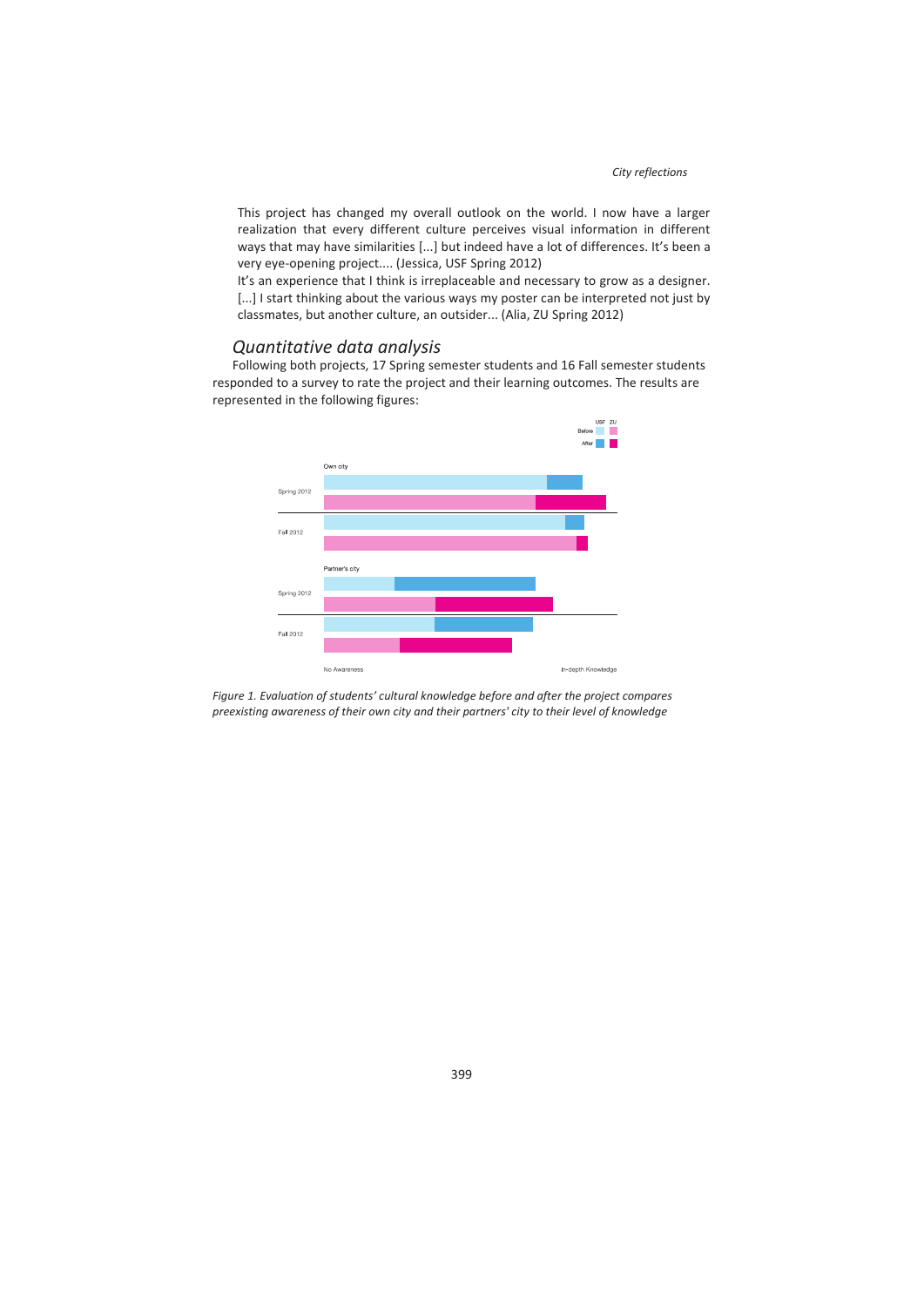*Kelly M. Murdoch-Kitt and Denielle Emans*



*Figure 2. Evaluation of students' cultural knowledge before and after the project compares preexisting awareness of cultural similarities and differences to their level of knowledge following the course.* 



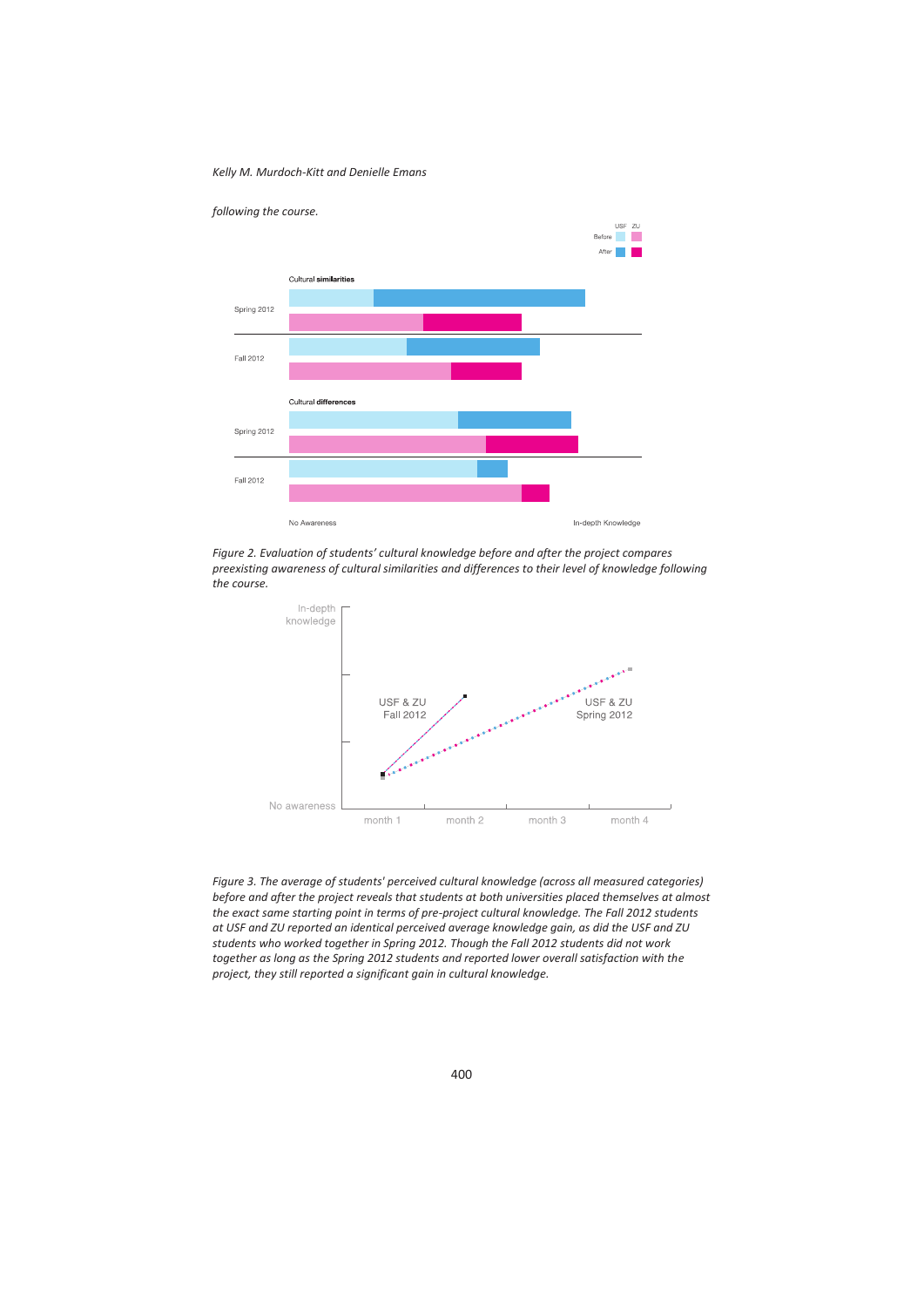#### *City reflections*



*Figure 4. Evaluation of students' design knowledge before and after the project compares preexisting awareness of representation and audience to their level of knowledge following the course.* 



*Figure 5. Evaluation of students' design knowledge before and after the project compares preexisting awareness of basic design skills and typography to their level of knowledge following the course.*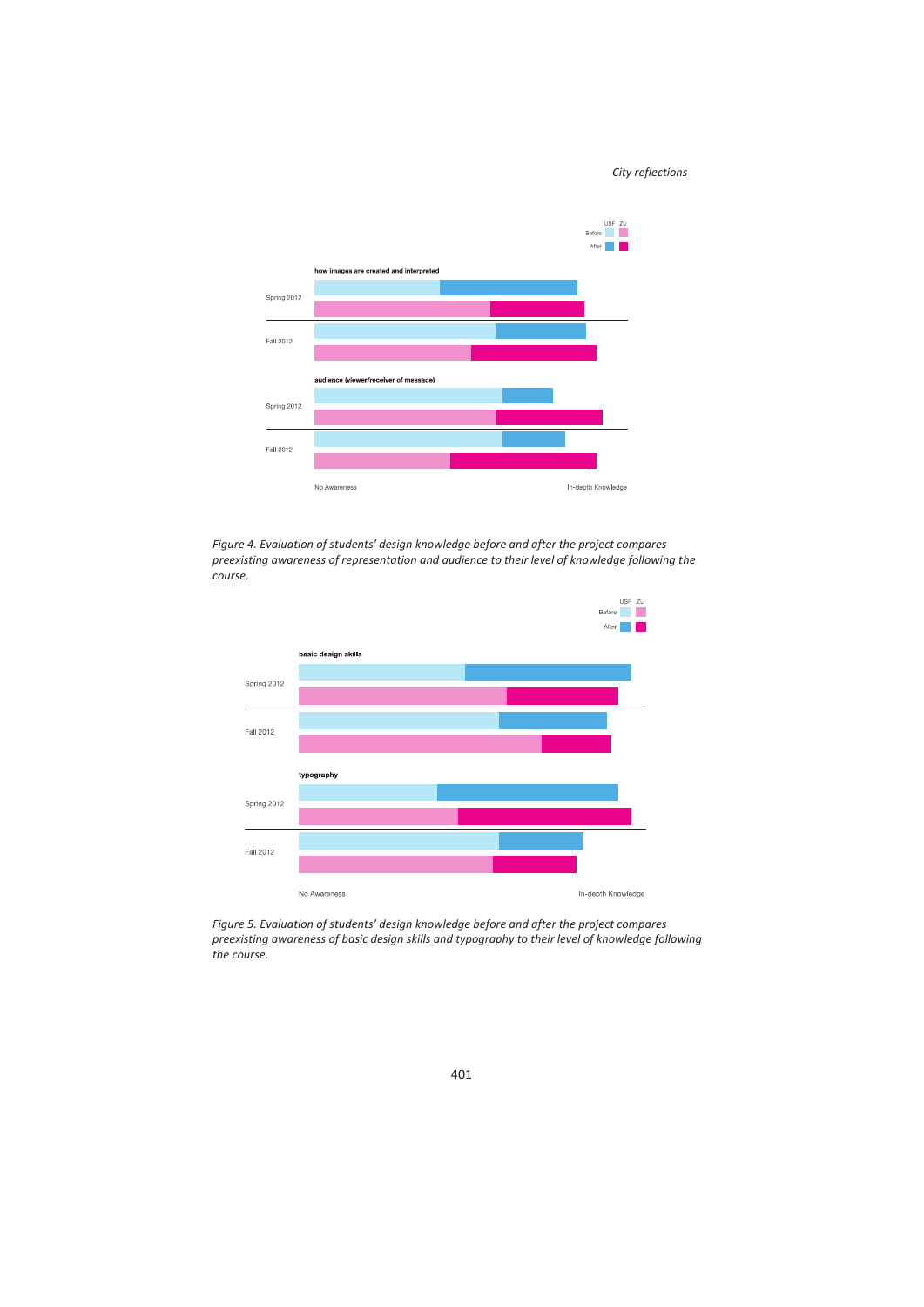*Kelly M. Murdoch-Kitt and Denielle Emans*



*Figure 6. The average of students' perceived design knowledge (across all measured categories) before and after the project reveals that students at both universities placed themselves near the same starting and ending points in terms of design knowledge before and after the project. As with cultural knowledge, the Fall 2012 students at USF and ZU reported a similar perceived average knowledge gain, as did the USF and ZU students who worked together in Spring 2012. Though the Fall 2012 students did not work together as long as the Spring 2012 students and reported lower overall satisfaction with the project, they still reported a significant gain in design knowledge.* 

### **Conclusions**

Both Dubai and San Francisco are examples of incredibly diverse cities, with highly international, multilingual populations representing a full spectrum of cultures and classes. The two cities offer an ideal environment for design teams to explore techniques for increased cultural awareness and audience sensitivity beyond embedded cultural norms. In the Spring and Fall 2012 semesters, geographically distinct teams used design to brave the challenge of cross-cultural communication without the benefits of body language, visual cues, tone of voice, and facial expression to ease communication barriers (Sikkema and Niyekawa 1987, 25–37). The extreme time difference not only challenged students' patience and commitment to the process, but also led to communication discrepancies. However, student evaluations revealed that the exchange still delivered valuable learning outcomes, including increased cultural awareness.

Communication between culturally homogenous designers can be a challenge in itself; the introduction of different languages and cultural backgrounds in cross-cultural communication escalates this complexity. Adler explains that cross-cultural misinterpretation commonly occurs based on four distinct areas that include "subconscious cultural 'blinders,' a lack of cultural self-awareness, projected similarity, and parochialism" (Adler and Gundersen 2008, 80). Cross-cultural communication techniques from the field of Management can provide practical approaches to early pitfalls or hesitations during student design exchanges. Educators can introduce some of Adler's ccommunication techniques by encouraging students to "assume difference"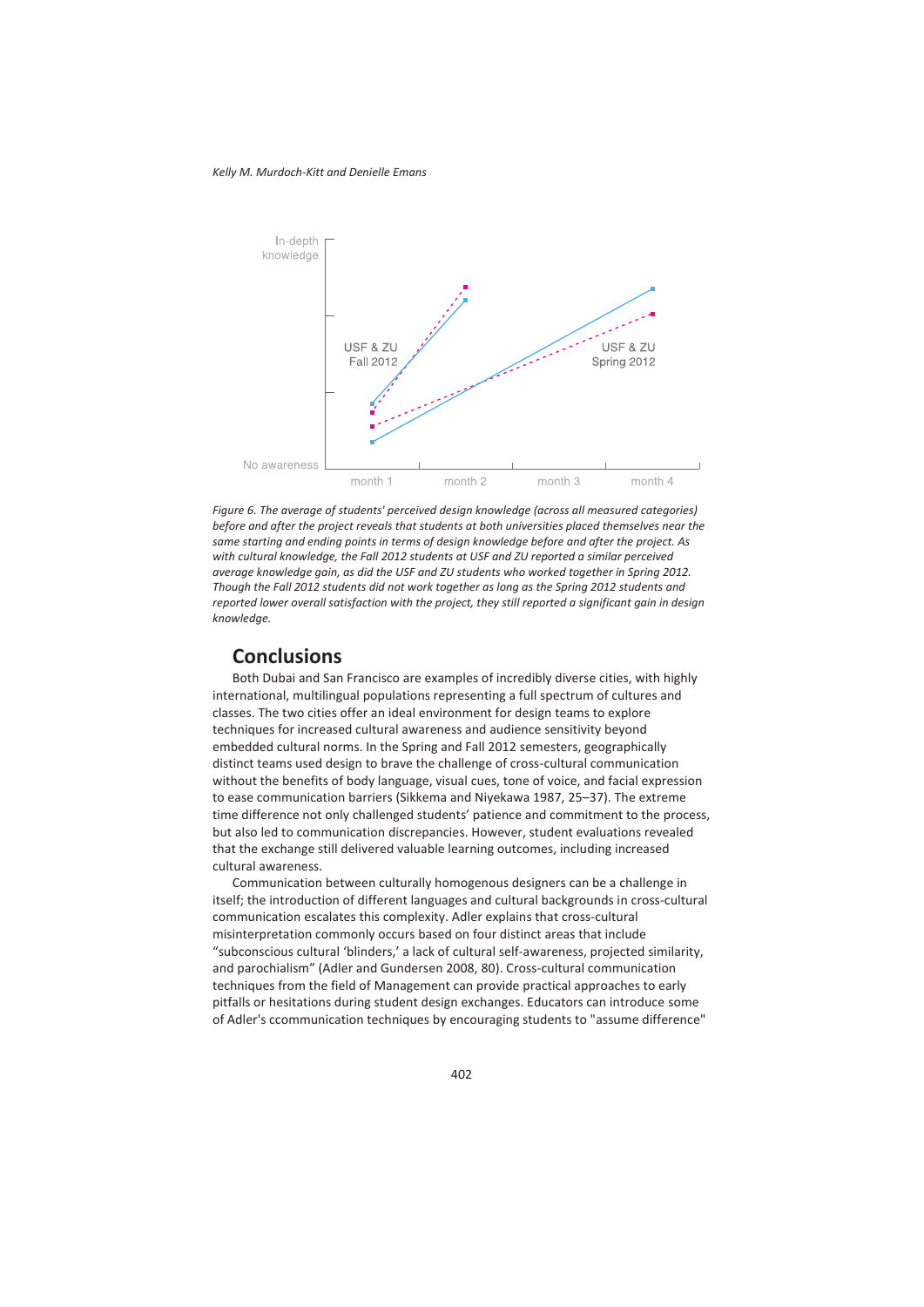until they have evidence of similarities; by placing emphasis on descriptions first before allowing students to interpret things for themselves; by challenging students to see through the eyes of their overseas collaborators (88).

Real-time correspondence could also increase spontaneity and help decrease the burden of maintaining an epistolary relationship, which may feel more permanent and rigid. At the same time, these technologies also bring a new set of questions, requirements and potential problems that must be addressed in preparing students for the assignment (Moldenhauer 2010, 233). Students might appreciate becoming acquainted in a looser, more carefree space, though time differences will always pose a challenge. Additionally, building stronger relationships between partners may help generate a more successful critique environment for both classes. A culminating experience that enables students to interact in person and engage in face-to-face discussions may increase the probability of long-term cross-cultural relationships.

In terms of critique, simply requiring students to evaluate each other's work is too open-ended. Students should be required to thoroughly articulate their concepts to each other, and need a framework for analyzing each other's work. During collaborations, it would be useful for students to have a rubric that provides concrete criteria to use in analyzing their partners' projects, and helps them reflect on whether or not they achieved specific goals. For this approach, it is vital that students understand that their comments will not affect their partners' grades.

In spite of myriad challenges, both expected and unforeseen, participants from both terms recognized the value of this collaboration. In most cases, even when they felt anxious about swapping files or participating in critiques, realizing their accountability to a partner abroad—in addition to professor and classmates—made students more attentive, focused and driven in their design work. At the semester's completion, the young designers felt better equipped to take on the challenges of a global profession with broadened perspectives, collaborative techniques, and co-creation tools.

Design students should enter the field with knowledge beyond the basic essentials: they should also possess an awareness of the world around them as the greater context of their work. In the midst of constant technological progression, teaching students to approach problems by thinking for themselves and using collaborative and interpersonal skills provides them with durable assets that will extend to their future design practice—and beyond.

> *Acknowledgements: This research would not have been possible without the thoughtful contributions, valued feedback, and creative outcomes of our design students in Dubai, UAE and San Francisco, USA. We extend genuine and heartfelt thanks to the following classes: Typography 1, ZU Spring 2012; Graphic Design 1, ZU Fall 2012; and Visual Communication 1, USF Spring 2012 and Fall 2012.*

## **References**

Adler, Nancy J., and Allison Gundersen. *International dimensions of organizational behavior*. Mason, OH: Thomson South-Western, 2008.

Blair-Early, Adream. "Beyond borders: participatory design research and the changing role of design." *Visible Language* 44, no. 2 (05, 2010): 207-218.

Brown, Tim. "Design thinking." *Harvard Business Review*. June 2008: 84-92.